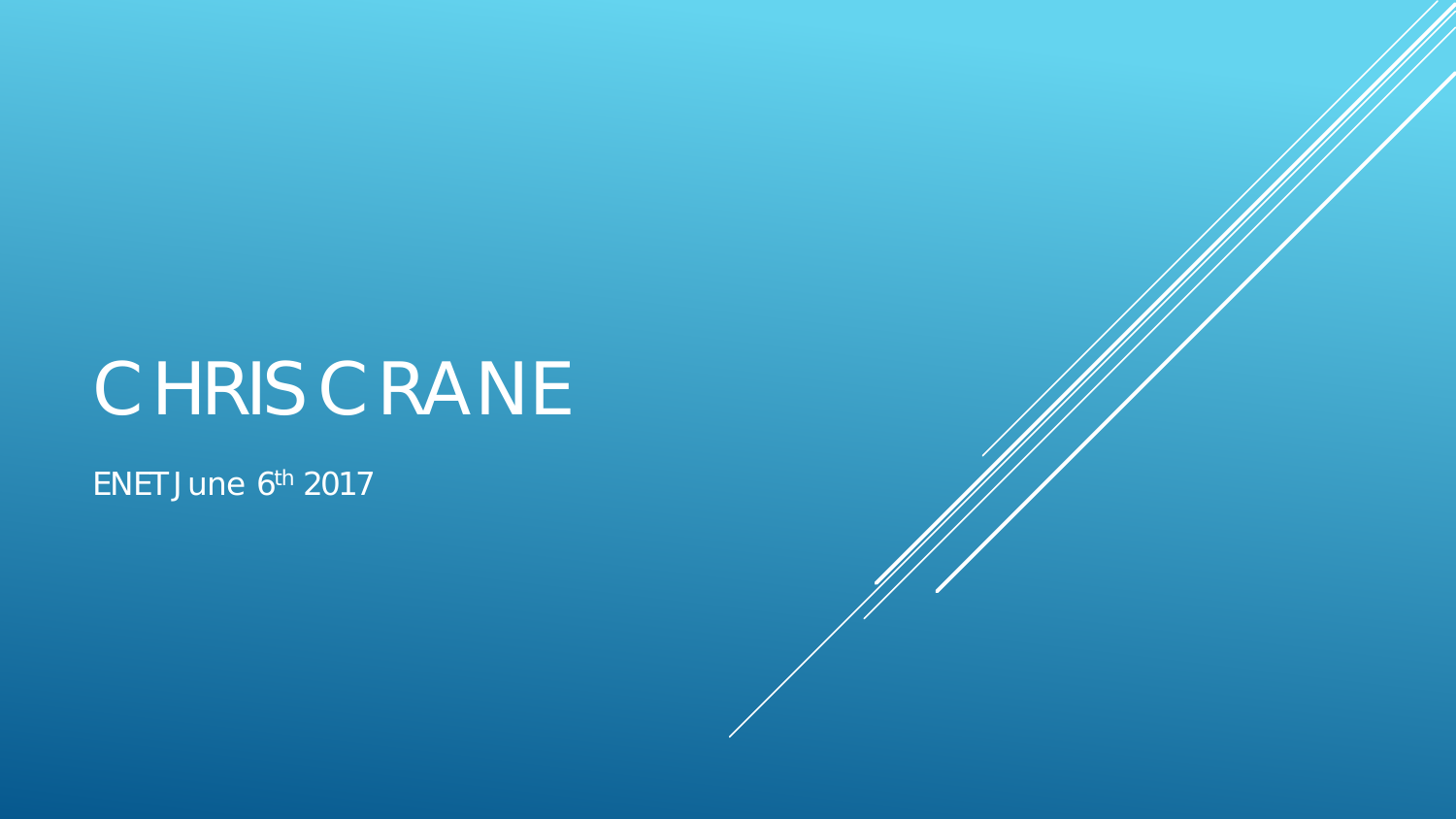- **1976 – Came to USA as a Sales person for a start-up reseller of - Digital Equipment Manufacturer computers and software**
- **1981 – Joined a small struggling DEC reseller as a partner (ASA)**
- **1982 – 1986 acquired many small troubled DEC resellers**
	- **Added customers to service**
	- **Added new markets to sell to**
	- **Customs Clearance – Legal Systems – Tire Dealers – Manufacturers – Distributors etc.**
- **1986 – Made the mistake of going public**
- **1986 – 1996 continued to add underperforming companies to our vertical markets**
- **1996 – left the company and took one of the divisions (TradePoint)**
- **2004 – Sold TradePoint**
- **2006 – 2012 Helped ASA go private and dismantle the company by selling the divisions**
- **Now – Own two small hotels and restaurant – buy underperforming products and renovate**
	- **2003 – Purchased "INNontheblues.com" – Sold April 2016**
	- **2012 – Purchased "Stonesthrowhotel.com" –**
		- Two distressed properties next to each other combined and renovated
	- **2017 – Purchased "Viewpointhotel.com" – Renovated prior to the season start**
	- **2012 – President of small SaaS software company – Vartopia LLC**

## BIOGRAPHY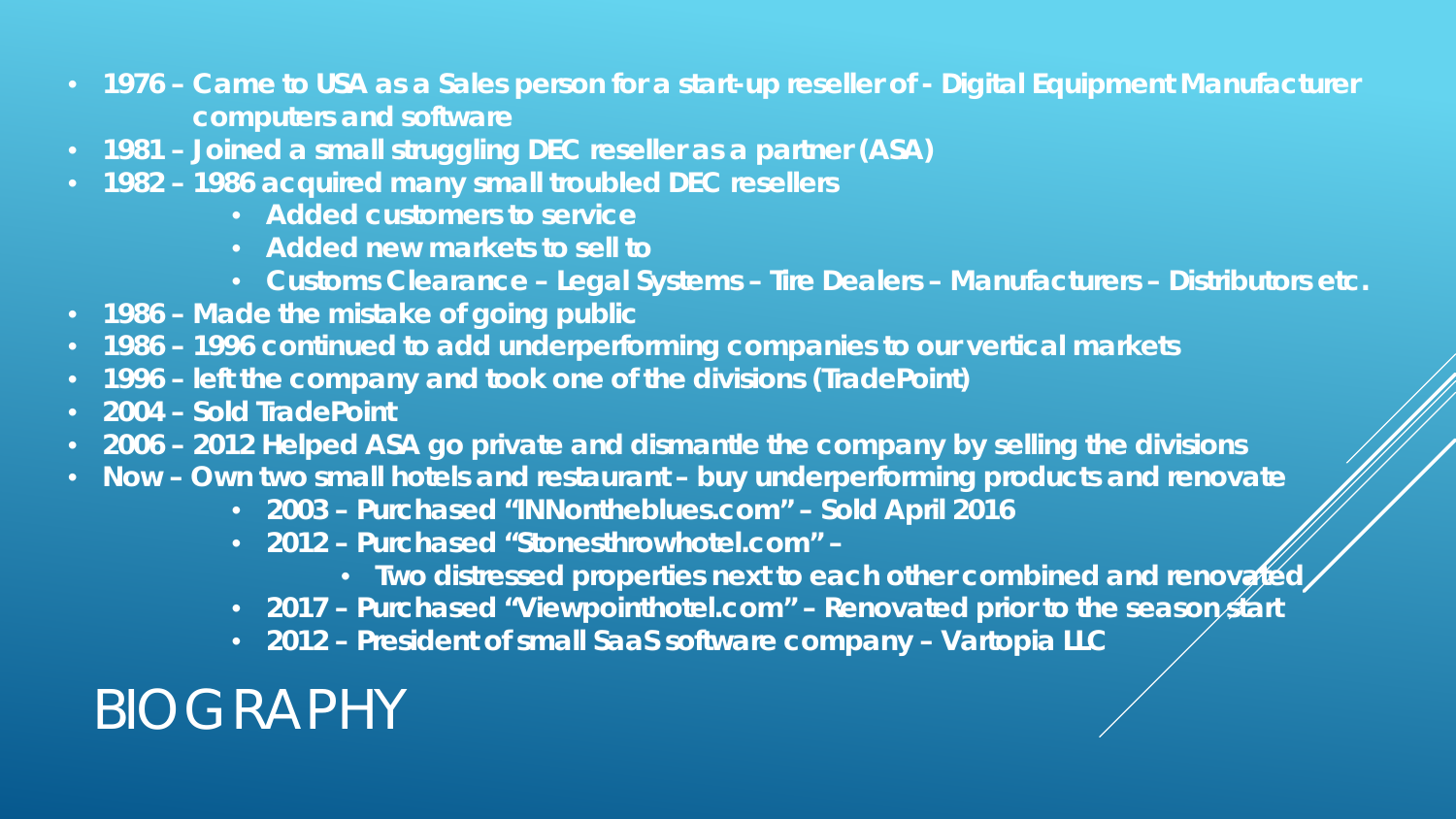• **As a buyer - There are three main triggers that determine the price of a "property"**



## WHAT HAVE I LEARNED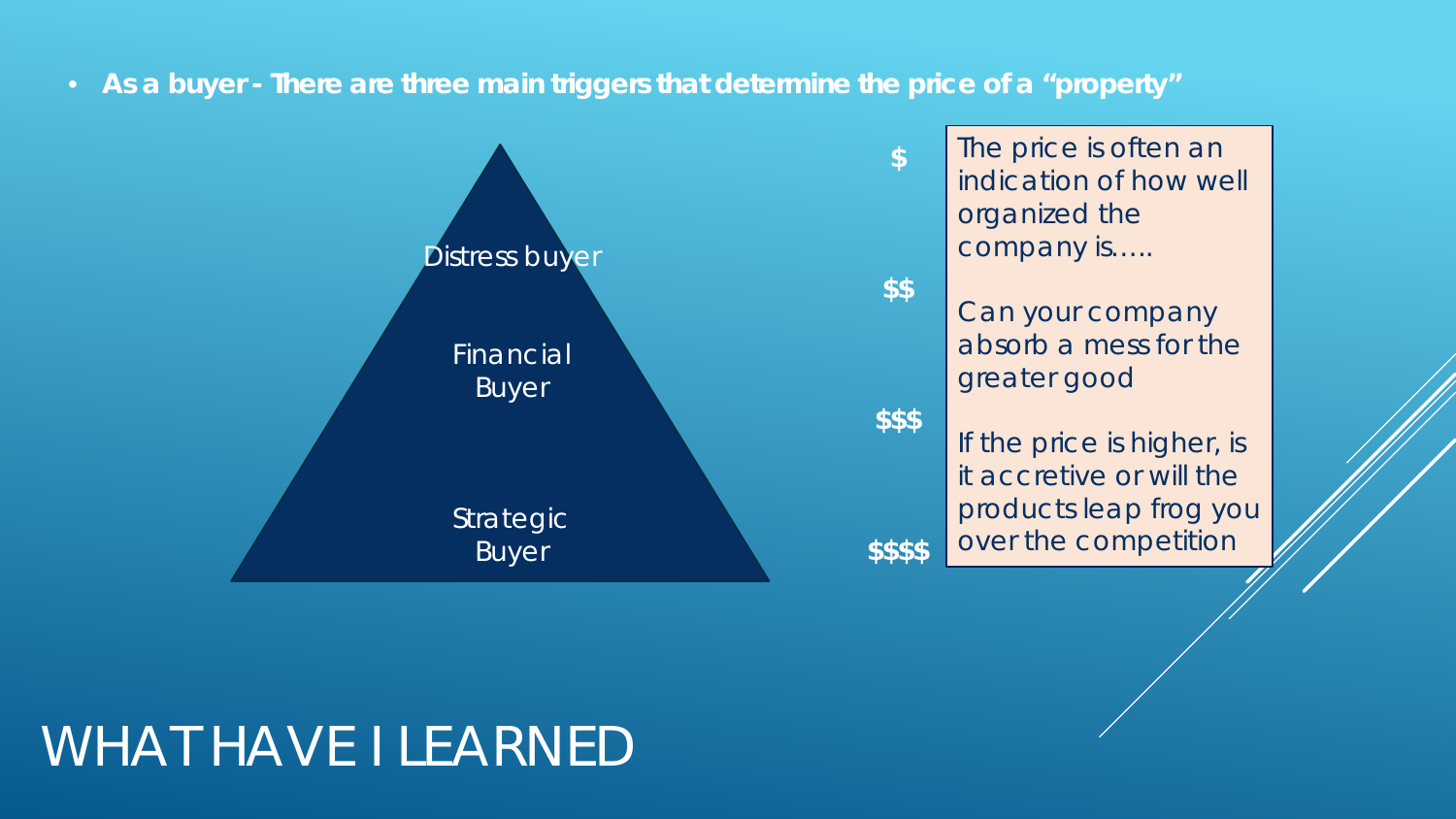• **As a seller - There are three main triggers that determine the price of a "property"**



#### WHAT HAVE I LEARNED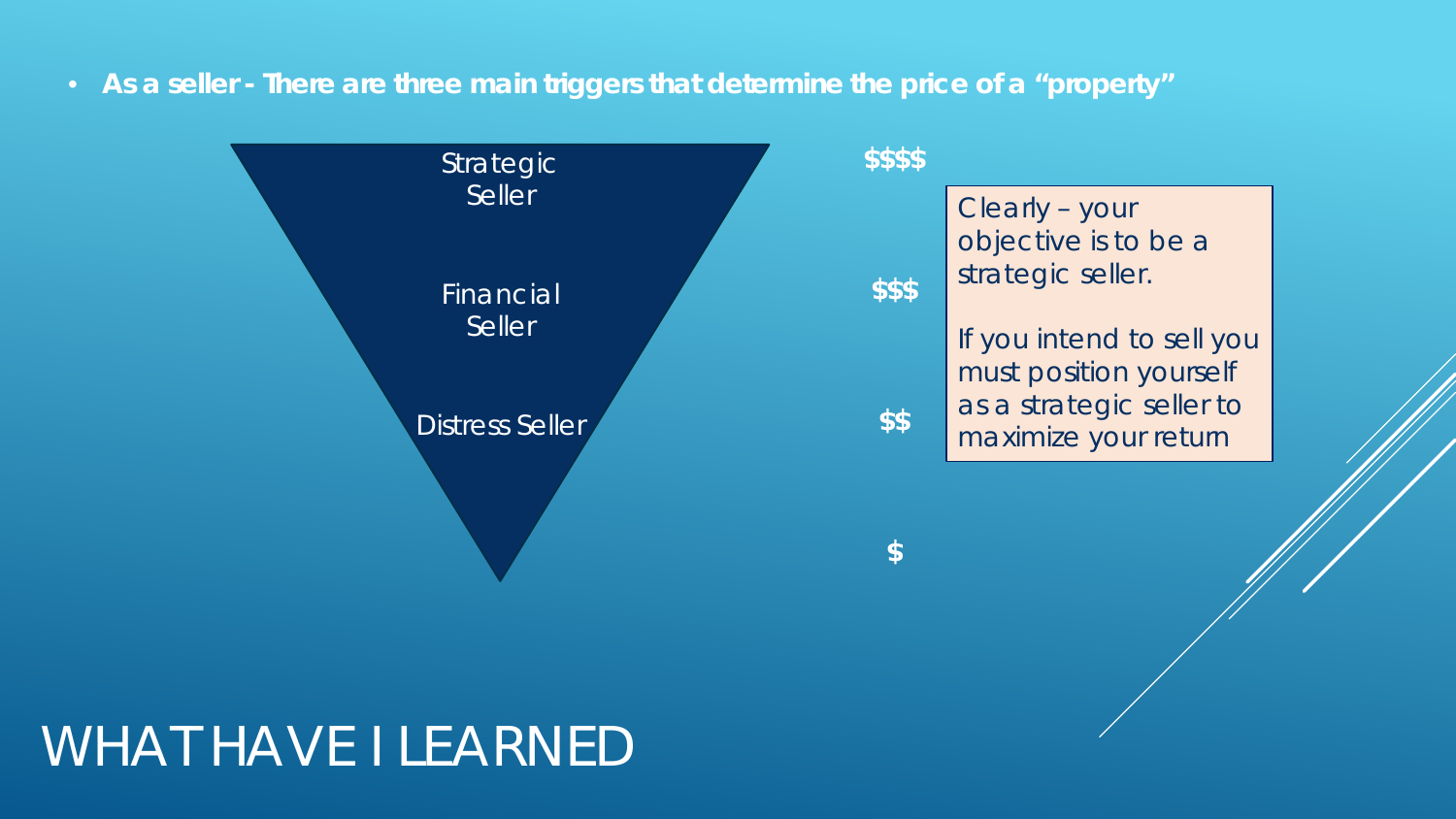- **If you are in a space that is hot, with good products and your growth rate is high – don't distract yourself with acquisitions.**
- **For everyone else**
- **Organic growth is very hard to sustain**
	- **Can I do a roll-up in a market place that is in disarray? – Example – Tire Dealer Software market**
	- **Can I find companies in the same market that are underperforming and can add customers less expensively than through the cost of new sales**
	- **Do we have product weaknesses that an acquisition will fix**
	- **Can I find companies with great new products that are under financed or are not well run**
- **Is what I want to add accretive?**
- Do I like the people? Will they fit with my culture? Can I operate the business without them?
- **Is what I want to add going to add too much disruption to my organization?**

## THINGS I LOOK FOR ON THE BUY SIDE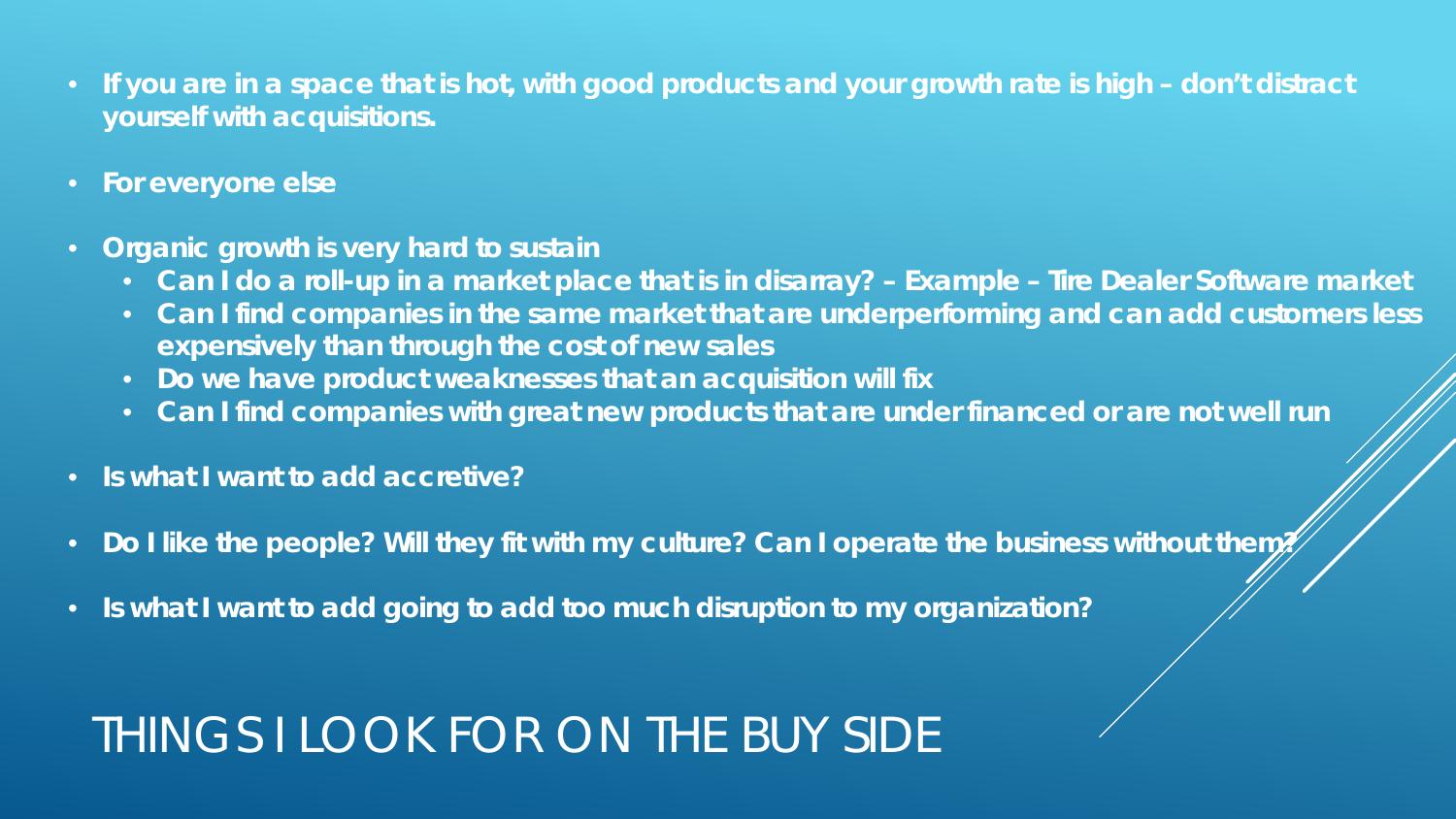- **What strategic buyer would want what I have?**
	- **Have I identified my potential buyers?**
	- **Are my company and products attractive to any particular strategic buyer**
	- **Is this the right time for me and for the potential buyers**
	- **Can I get three of them to be all interested at the same time**



#### THINGS TO LOOK FOR ON THE SELL SIDE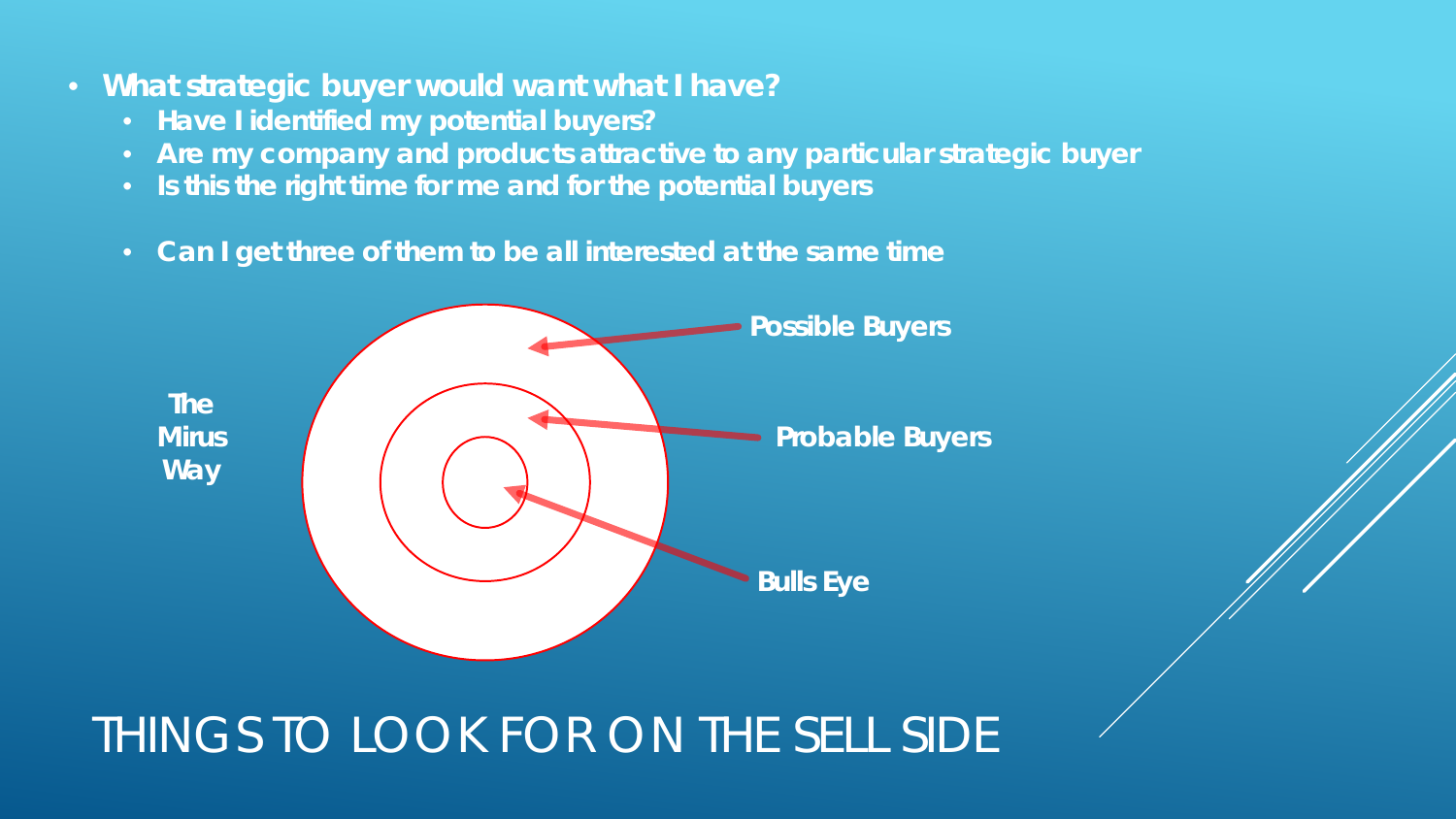- **I purchased the Customer Clearance Software company in 1996 and re named it "TradePoint Systems" – Sales about \$5m**
	- **I added two or three distressed properties in the US, England and Holland.**
	- **I moved to more and more of a recurring revenue model**
- **In 2004 with sales of \$12m+ I went looking for a buyer**
	- **The buyer we chose had the following needs**
	- **They were European with some business in the US but wanted a stronger presence**
	- **They were public and under extreme pressure to show growth**
	- **They were floundering with their strategy and saw my company as their solution**
	- **They expressed commitment to the people who worked for me**
	- **I was worried that our products were not keeping pace**
	- **I was lucky to find a Strategic buyer – with a financial product**

#### A CASE STURDY OF WHAT HAPPENS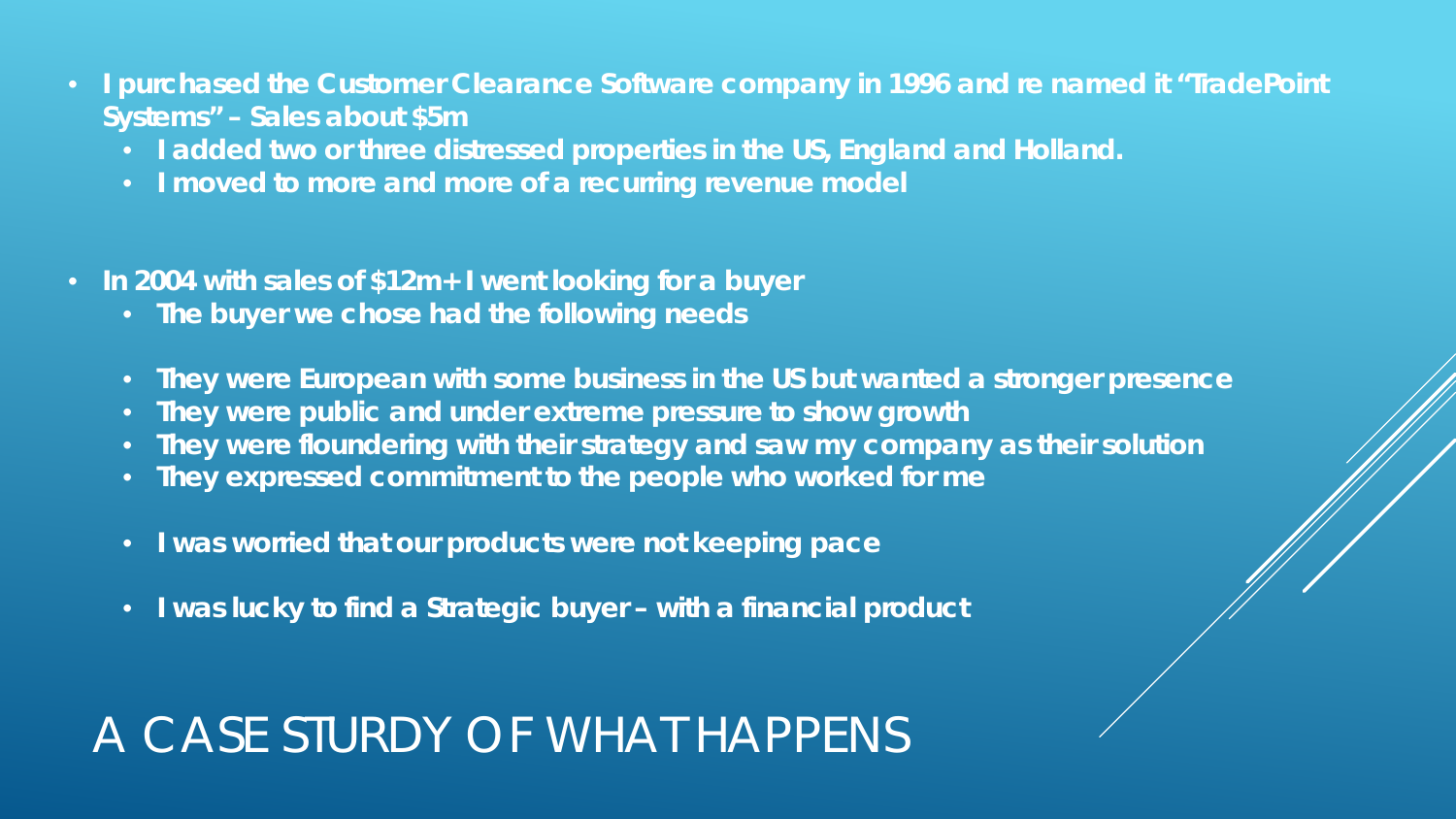- **For a couple of years things went as planned**
- **Then the company decided to consolidate to improve profitability**
	- **Any commitment to the people went out of the window**
- **Then management lost their way with the strategy**
	- **Competition just ate their lunch**
- **What is the lesson?**
- **Do not be married to your business?**
- When your company sells, no matter what your view of staff loyalty and vision is...Yoy **are unlikely to be in control for long**

#### A CASE STURDY OF WHAT HAPPENS